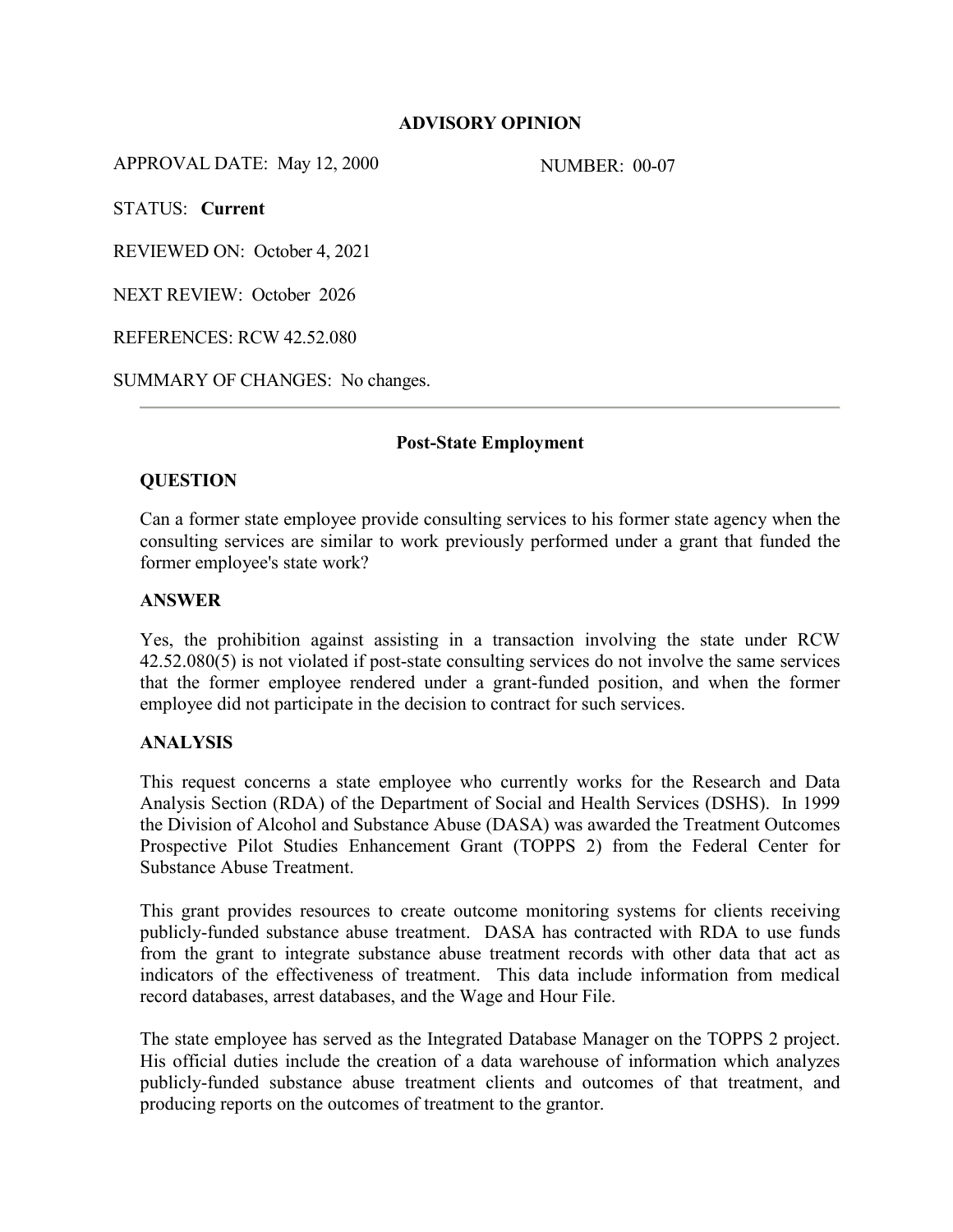The state employee intends to leave state employment and contract with DASA and RDA to write papers on treatment outcomes, and to compare results with other research, to be submitted to peer-reviewed journals. These papers are not in the original grant proposal or protocol, but the contract work would be paid for by grant funds from the TOPPS 2 project. The state employee did not participate in DASA's decision to use grant funds for this purpose.

The two provisions that apply to this question are RCW 42.52.080(2) and RCW 42.52.080(5). Under RCW 42.52.080(2):

No person who has served as a state officer or state employee may, within a period of two years following the termination of state employment, have a direct or indirect beneficial interest in a contract or grant that was expressly authorized or funded by specific legislative or executive action in which the former state officer or state employee participated.

RCW 42.52.080(2) is intended to prevent former state officers or state employees from improperly acquiring a beneficial interest in a state contract or grant as a direct result of having participated in the decision to authorize or fund the contract or grant. In this case, the state employee did not participate in decisions relating to application of the federal grant, nor in the decision to use these grant monies to fund a contract for writing papers on treatment outcomes to be submitted to peer-reviewed journals. Therefore, the Board concludes that the employee would not violate RCW 42.52.080(2) if he left state employment and contracted with DASA for this purpose.

RCW 42.52.080(5) prohibits a former state officer or state employee from assisting in a transaction involving the state if the employee participated in that transaction while employed by the state:

No former state officer or state employee may at any time subsequent to his or her state employment assist another person, whether or not for compensation, in any transaction involving the state in which the former state officer or state employee at any time participated during state employment. . .

The prohibition under RCW 42.52.080(5) prohibits former state officers and state employees from rendering services either for or without compensation in relation to any case, proceeding, application, or other transaction involving the state, including a grant or contract, if they personally participated in such matters during the period of their state service. The Board finds no evidence to suggest that the state employee participated in DASA's decision to use grant funds to pay for post-employment contractual services. Further, the scope of the contractual services to be rendered are outside the scope of the employee's official duties for RDA, and were not included in the original grant proposal or protocol. Therefore, the state employee would not violate RCW 42.52.080(5) by providing the proposed contractual services.

Although the Board does not believe that the situation described in this opinion constitutes an